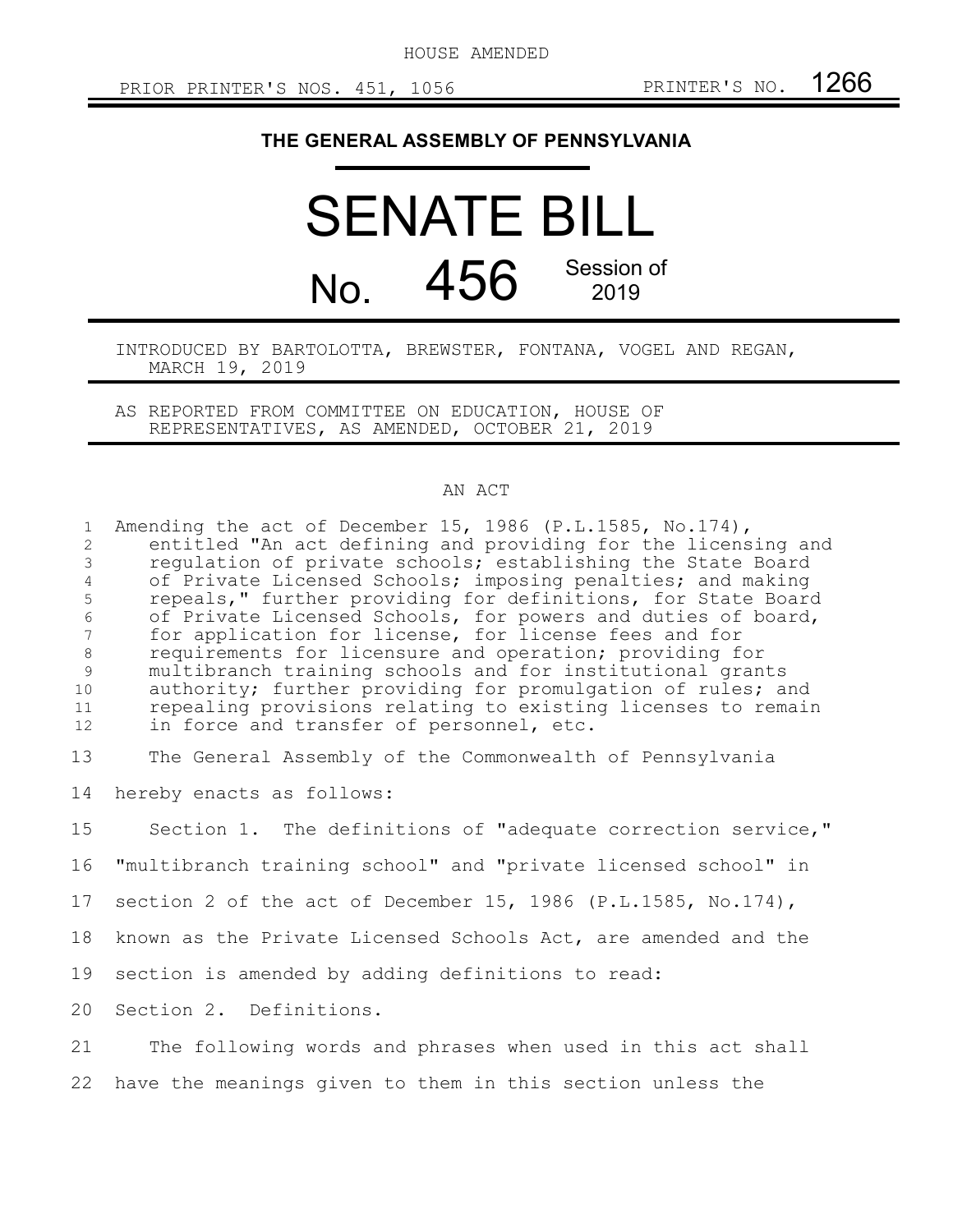context clearly indicates otherwise: 1

| $\mathbf{2}$   | ["Adequate correction service." The proper receipt and               |
|----------------|----------------------------------------------------------------------|
| 3              | prompt correction of all home-study tests and materials, with        |
| $\overline{4}$ | appropriate written comments and suggestions for correction of       |
| 5              | errors and apparent weaknesses, and the prompt return of the         |
| 6              | corrected materials to students concerned.]                          |
| 7              | $\star$ $\star$ $\star$                                              |
| 8              | "Branch facility." A facility of a private licensed school           |
| 9              | when all of the following occur:                                     |
| 10             | The facility has the same ownership, management or<br>(1)            |
| 11             | control as that of the private licensed school.                      |
| 12             | The curriculum offered at the facility is<br>(2)                     |
| 13             | substantially the same as the curriculum offered at the              |
| 14             | private licensed school.                                             |
| 15             | The number of tuition-paid students enrolled at each<br>(3)          |
| 16             | facility does not exceed 50 per class.                               |
| 17             | The facility is administratively an integral part of<br>(4)          |
| 18             | the private licensed school.                                         |
| 19             | $\star$ $\star$ $\star$                                              |
| 20             | "Distance education." Instruction offered by any means where         |
|                | 21 the student and faculty member are in separate physical           |
| 22             | <u>locations so that in-person communication is absent and</u>       |
| 23             | communication is accomplished instead by one or more                 |
| 24             | technological media. The term includes, but is not limited to,       |
| 25             | <u>real-time or delayed interaction using voice, video, data or </u> |
| 26             | text, including instruction provided online, via correspondence      |
| 27             | or via interactive video. Instruction provided via synchronous       |
| 28             | video from an institution in this Commonwealth to additional         |
| 29             | campus sites of the same institution in this Commonwealth is not     |
| 30             | considered distance education. The term does not include             |
|                |                                                                      |

20190SB0456PN1266 - 2 -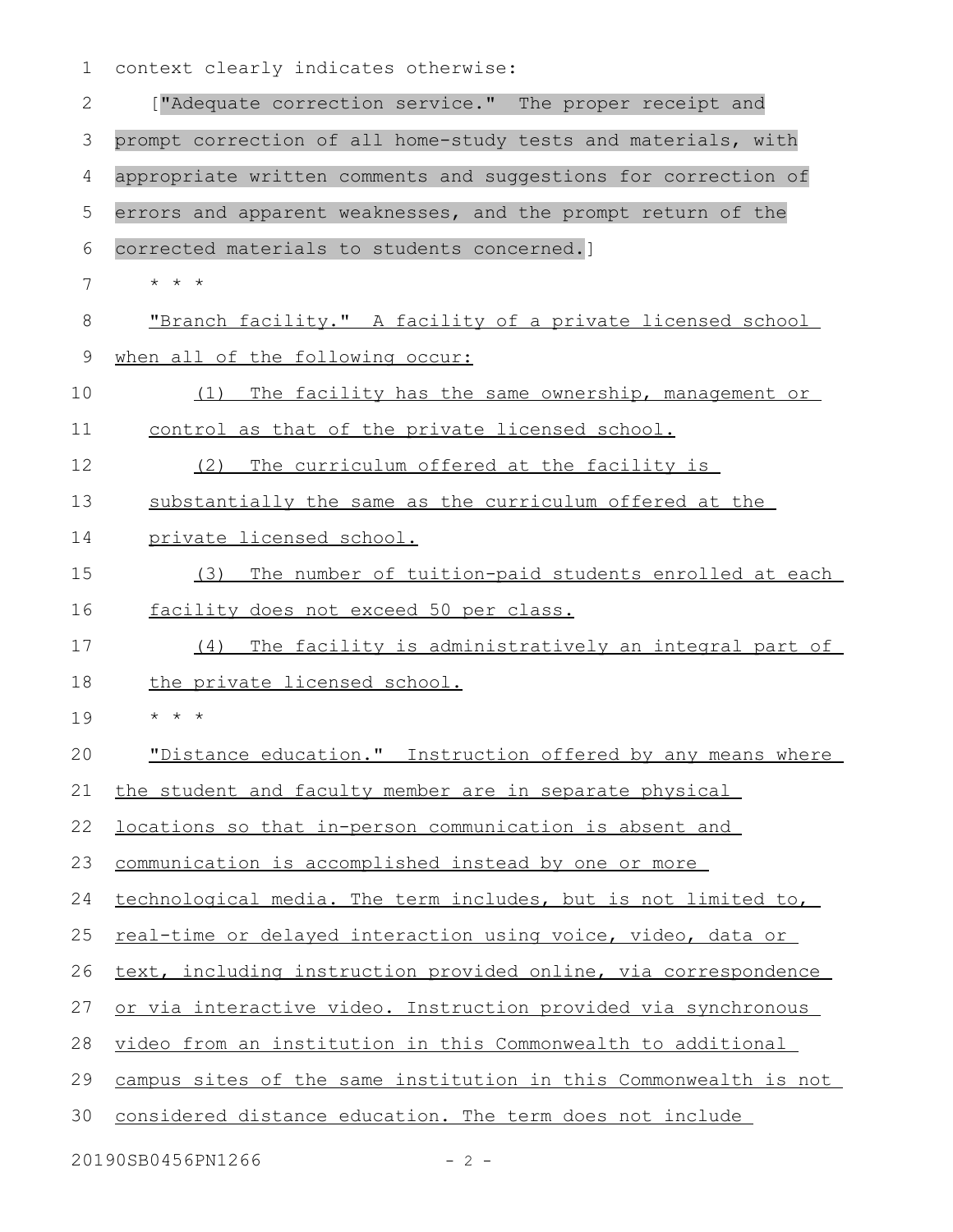independent study or instruction which is not instructor led. \* \* \* "Multibranch training school." A [business corporation] school licensed to do business in Pennsylvania having [more than] at least one branch facility at which instruction is offered to the general public for a fee. [A branch facility shall mean a facility of a licensed school when all of the following occur: (1) The facility has the same ownership, management or control as that of the licensed school. (2) The curriculum offered at such facility is substantially the same as the curriculum offered at the licensed school. (3) The number of tuition-paid students enrolled at each such facility does not exceed 50 per class. (4) The facility is located within the same county and is administratively an integral part of the licensed school. No additional license fees or bond shall be required of any such facility, provided that the physical plant of each such facility is approved by the board.] "Private licensed school." A school or classes operated for profit or tuition that provides resident instruction to prepare an individual to pursue an occupation in the skilled trades, industry or business, or systematic instruction by [correspondence or by telecommunication] distance education in a field of study. It shall not include a private academic school as defined in [the act of June 25, 1947 (P.L.951, No.401), entitled, as amended, "An act defining and providing for the licensing and regulation of private academic schools; conferring powers and imposing duties on the State Board of Private 20190SB0456PN1266 - 3 -1 2 3 4 5 6 7 8 9 10 11 12 13 14 15 16 17 18 19 20 21 22 23 24 25 26 27 28 29 30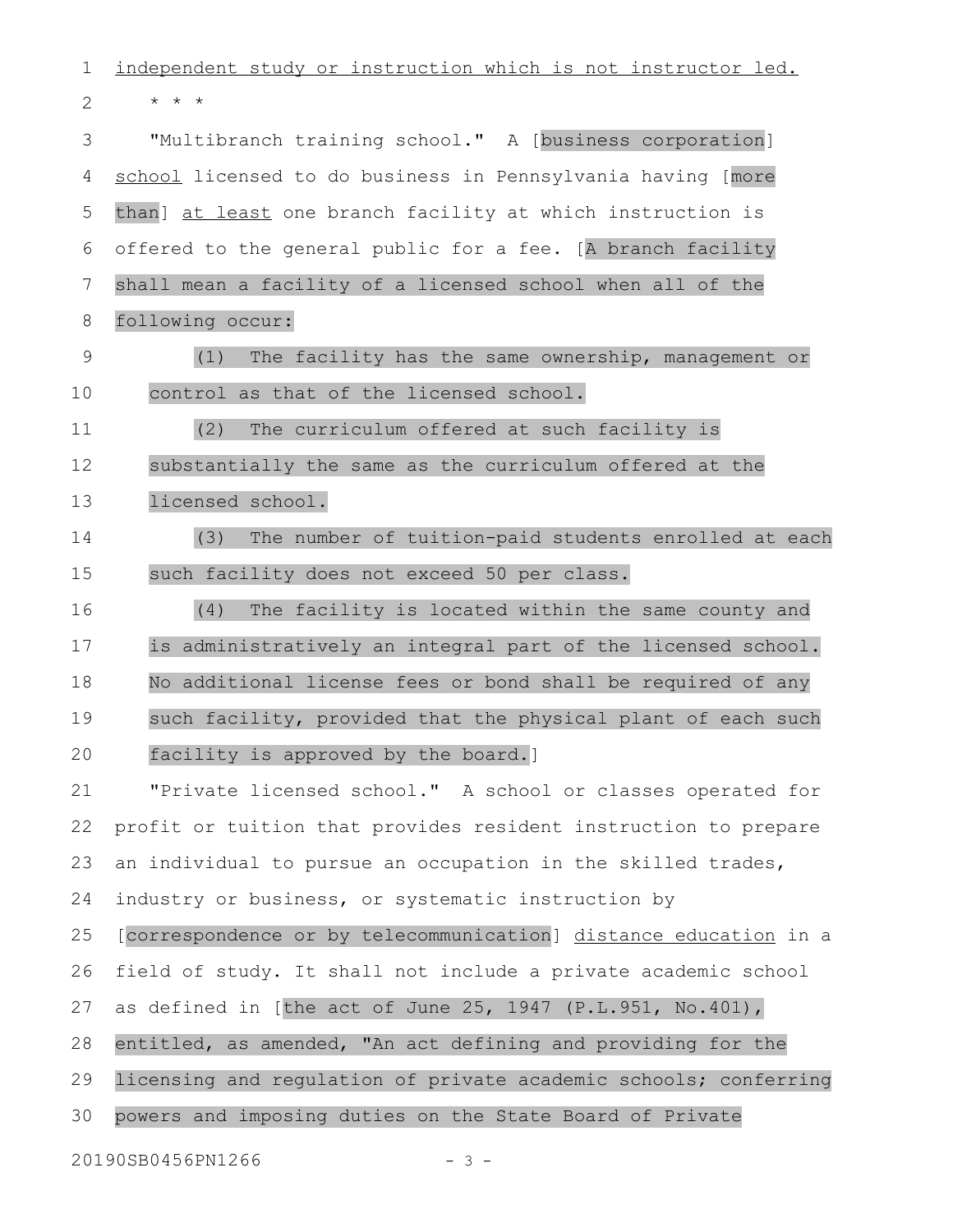Academic Schools; and imposing penalties"] section 2 of the act of January 28, 1988 (P.L.24, No.11), known as the Private Academic Schools Act; a school maintained or a class conducted for training for the vocation of homemaking or to give training in public and other service occupations; a barber school; a school of cosmetology; a flight school; a private tutorial school, including, but not limited to, a school of music or dance; an institution granting a degree other than those approved to award the degree of associate in specialized business or associate in specialized technology; a school or class conducted by an employer or trade union for employees or union members where no fee or tuition is charged; a school owned and operated by a bona fide religious institution whose only purpose is the providing of religious instruction; a school conducted by the Commonwealth or a political subdivision thereof; or a school which is operated by a hospital licensed under the act of July 19, 1979 (P.L.130, No.48), known as the Health Care Facilities Act, and which is accredited by a regional or national accreditation agency. 1 2 3 4 5 6 7 8 9 10 11 12 13 14 15 16 17 18 19

\* \* \* 20

"Teach-out." The continuation of instruction to students to complete the program or course in which the students are enrolled when the school's license has expired, been revoked or a school has ceased enrollment. 21 22 23 24

Section 2. Section 3(a) of the act is amended to read: Section 3. The State Board of Private Licensed Schools. 25 26

(a) Establishment of the board.--There is hereby created within the department a departmental administrative board to be known as the State Board of Private Licensed Schools. The board shall consist of 15 members, 14 of whom shall be appointed by 27 28 29 30

20190SB0456PN1266 - 4 -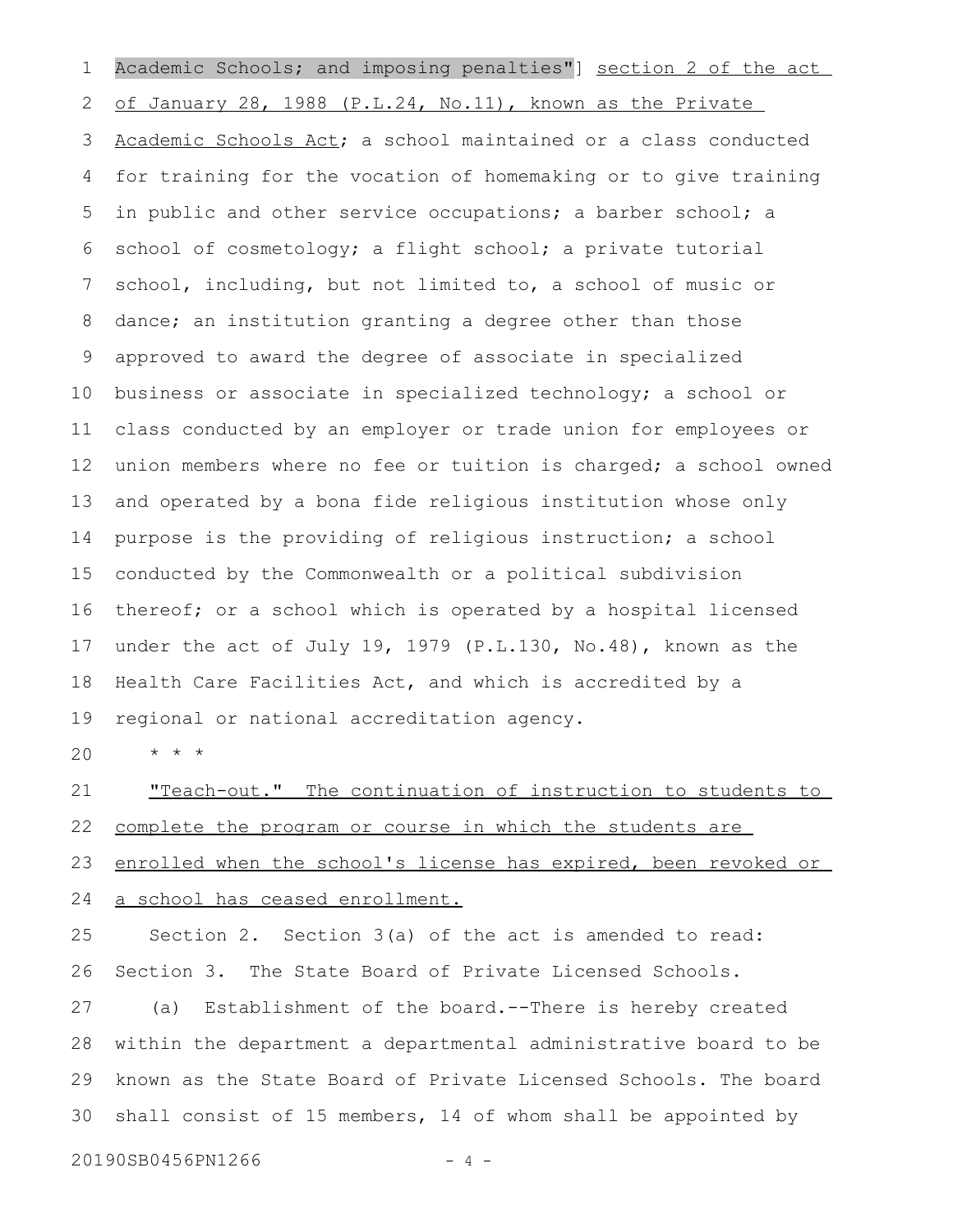the secretary. Three members shall represent private licensed schools providing instruction in business and commercial pursuits, three members shall represent private licensed schools providing instruction in trades or technologies, three members shall represent private licensed schools providing [correspondence] distance education or home-study instruction and five members shall be representative of the general public having no current affiliation with private licensed schools. The Director of the Bureau of Consumer Protection in the Office of Attorney General, or a designee, shall serve ex officio and shall have voting rights. [Of the initial appointments, seven members, two from the business, one each from trade and correspondence school sectors and three from the public sector, shall be appointed for terms of two years. Seven members, one from the business, two each from trade and correspondence school sectors and two from the public sectors, shall be appointed for terms of four years.] After the initial appointments, all terms shall be for four years or until a successor has been appointed, but in no event shall a member hold office for longer than six months beyond expiration of the term. No board member shall serve more than two consecutive four-year terms. An appointment to fill a vacancy shall be for the unexpired term. 1 2 3 4 5 6 7 8 9 10 11 12 13 14 15 16 17 18 19 20 21 22

\* \* \* 23

Section 3. Section 4(b) and (d) of the act are amended and the section is amended by adding a subsection to read: Section 4. Powers and duties of board. 24 25 26

\* \* \* 27

[(b) Disposition of student records.--The board shall require every applicant for initial or renewal licensure to provide a written statement describing arrangements for 28 29 30

20190SB0456PN1266 - 5 -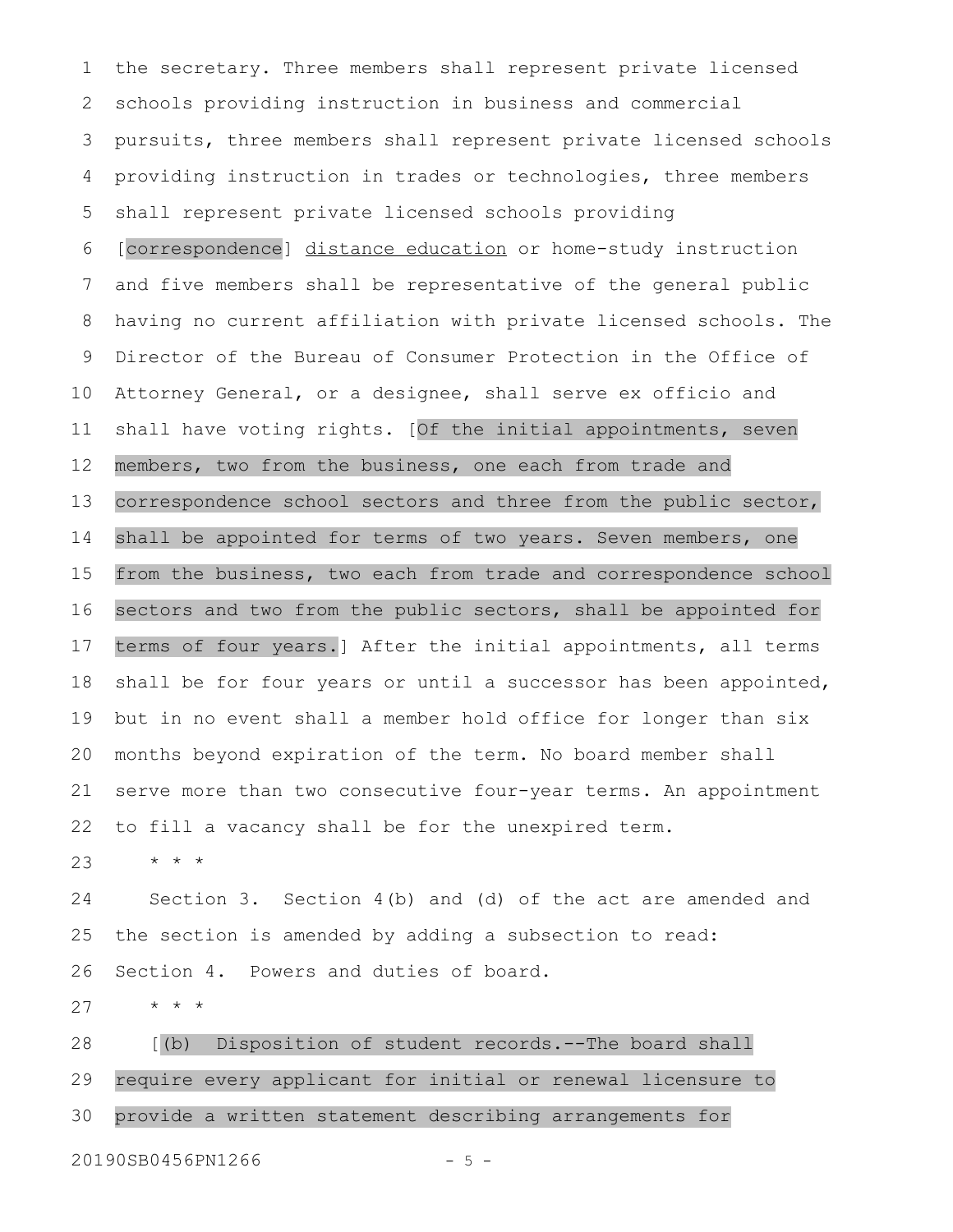| $\mathbf 1$   | disposition of student records in the event of closure. It shall    |
|---------------|---------------------------------------------------------------------|
| $\mathbf{2}$  | be the duty of the board and the department to assist in the        |
| 3             | execution of the arrangements when necessary. Priority shall be     |
| 4             | given to plans for retention of the records with existing           |
| 5             | private licensed schools in the same geographical area.]            |
| 6             | (b.1) Repository of student records.--The following apply:          |
| 7             | The board may enter into an agreement with a third<br>(1)           |
| $\,8\,$       | party to establish a centralized repository of student              |
| $\mathcal{G}$ | records for all private licensed schools. If the board enters       |
| 10            | into an agreement with a third party under this paragraph, a        |
| 11            | private licensed school shall work in collaboration with the        |
| 12            | <u>board and the third party to provide the private licensed</u>    |
| 13            | school's student records for the centralized repository,            |
| 14            | including student records that may have been previously             |
| 15            | disclosed to the board, the third party or another private          |
| 16            | <u>licensed school. The board may establish an annual timeline</u>  |
| 17            | for the private licensed school to provide student records          |
| 18            | for the centralized repository.                                     |
| 19            | The board or third party authorized by the board may<br>(2)         |
| 20            | use current information technology systems and other means to       |
| 21            | provide the necessary security and privacy for the                  |
| 22            | centralized repository of student records.                          |
| 23            | The board or a third party authorized by the board<br>(3)           |
| 24            | may impose reasonable fees to establish and maintain the            |
| 25            | centralized repository of student records. The board may            |
| 26            | <u>overturn a fee imposed by a third party under this paragraph</u> |
| 27            | by a majority vote if the board deems the fee to be                 |
| 28            | unreasonable.                                                       |
| 29            | A third party centralized repository shall be<br>(4)                |
| 30            | required to submit to the board a plan of succession to             |
|               | 20190SB0456PN1266<br>$-6-$                                          |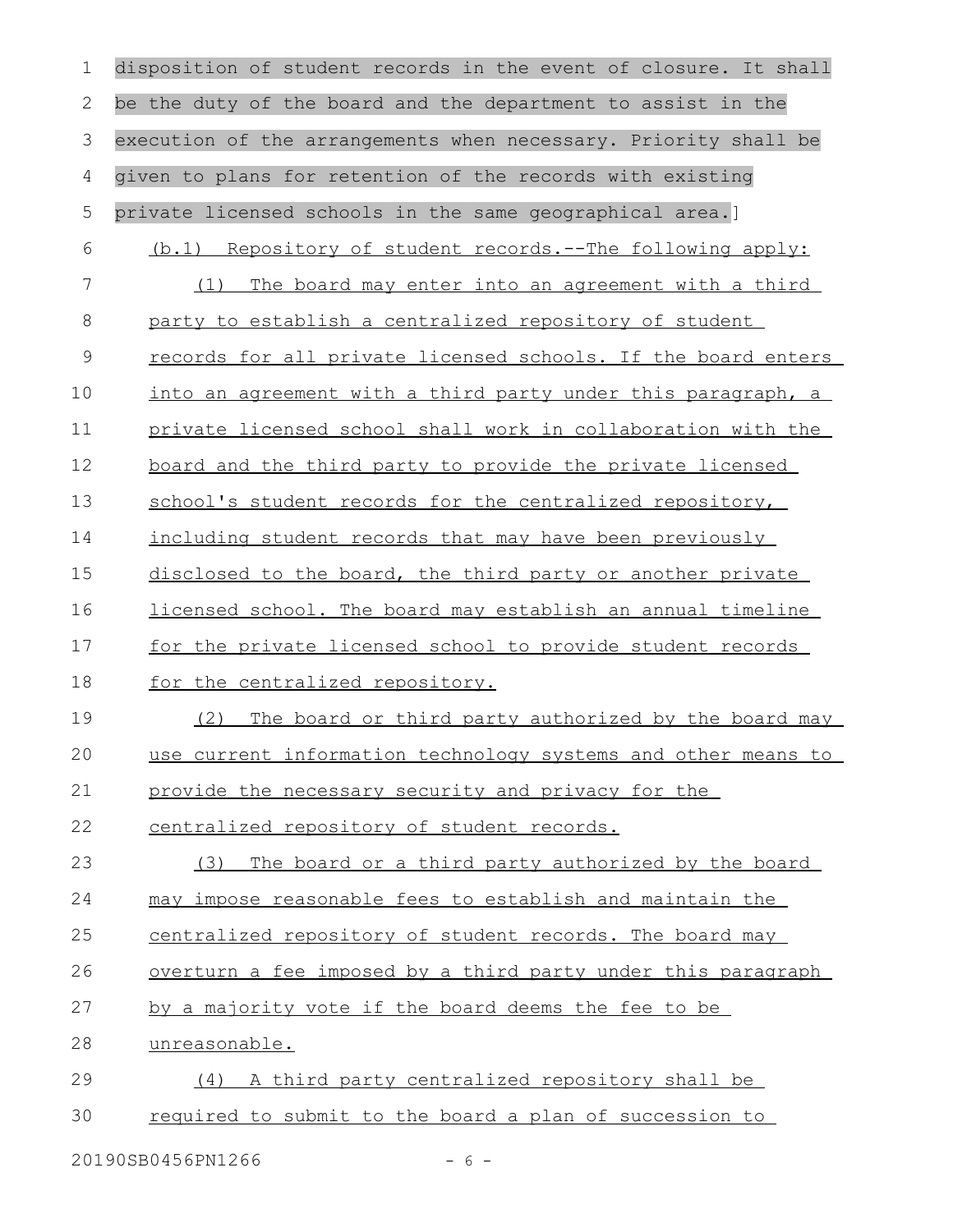| 1  | protect and provide service for student records in the event       |
|----|--------------------------------------------------------------------|
| 2  | the centralized repository ceases operation.                       |
| 3  | (5)<br>The third party centralized repository shall                |
| 4  | maintain the records for 50 years from the date of graduation      |
| 5  | or withdrawal in accordance with the Family Educational            |
| 6  | Rights and Privacy Act of 1974 (Public Law 90-247, 20 U.S.C.       |
| 7  | $$1232q$ .                                                         |
| 8  | A records repository agreement submitted with an<br>(6)            |
| 9  | application for licensure or renewal shall remain in effect        |
| 10 | until the private licensed school fully participates in the        |
| 11 | centralized repository.                                            |
| 12 | Subsection (b) shall apply until the board has:<br>(7)             |
| 13 | entered into a third-party agreement as<br>(i)                     |
| 14 | prescribed in paragraph (1);                                       |
| 15 | (ii) the repository is functioning; and                            |
| 16 | (iii)<br>submitted to the Legislative Reference Bureau             |
| 17 | for publication as a notice in the Pennsylvania Bulletin           |
| 18 | the date the centralized repository is accepting student           |
| 19 | records.                                                           |
| 20 | $\star$ $\star$ $\star$                                            |
| 21 | Statistical report. -- The board shall submit annually to<br>(d)   |
| 22 | the Education Committees of the Senate and House of                |
| 23 | Representatives a report containing statistical data on tuition    |
| 24 | rates, job placement of graduates [, ] and percentage of students  |
| 25 | completing programs of study [and the level of State support for   |
| 26 | students]. Private licensed or registered schools shall submit     |
| 27 | this information to the department by September 30 of each year    |
| 28 | for the preceding academic year ending June 30.                    |
| 29 | * * *                                                              |
| 30 | Section 4. Sections $7(a)(3)$ and $(4)$ and $10(b)$ of the act are |
|    | 20190SB0456PN1266<br>$7 -$                                         |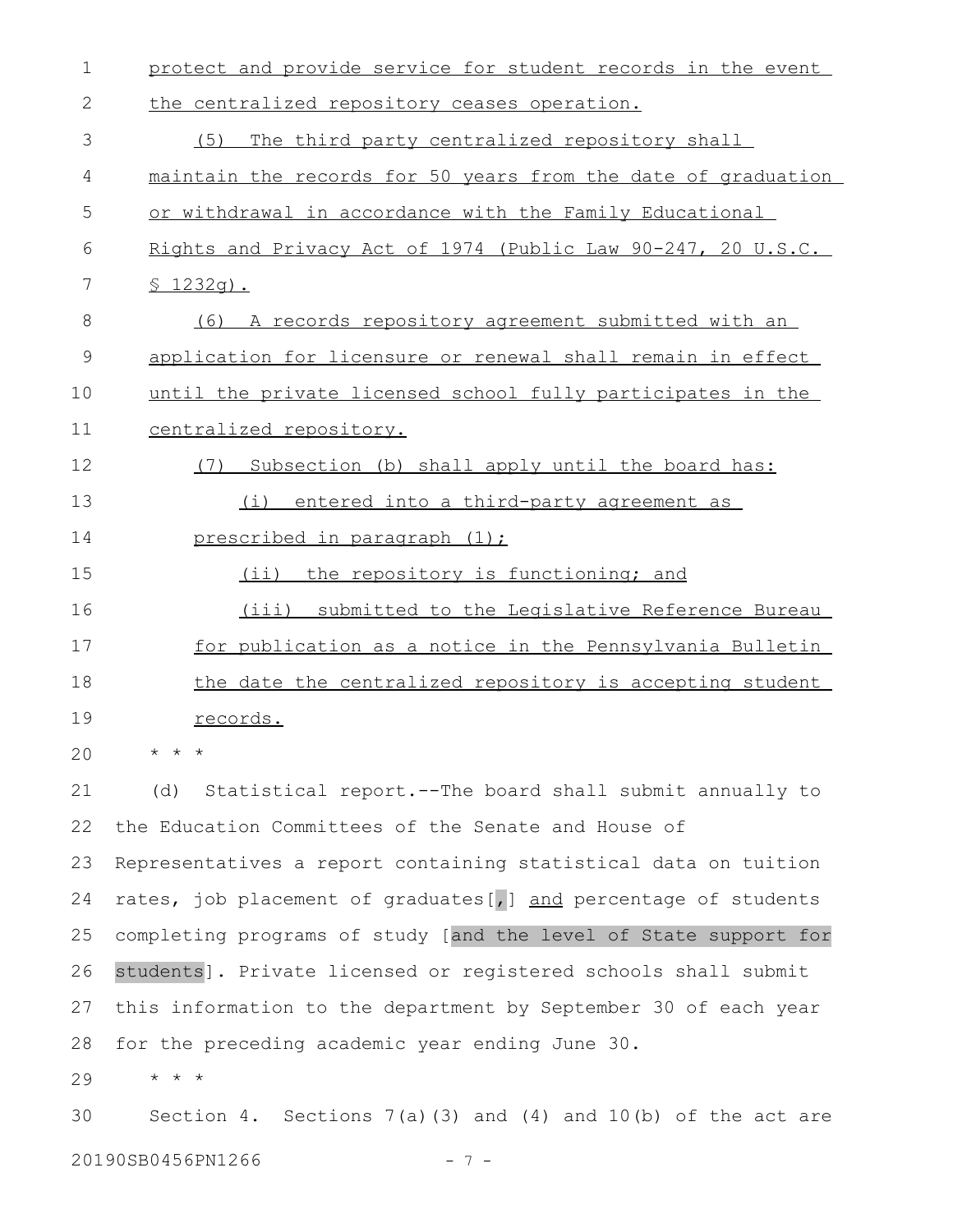amended to read: 1

Section 7. Application for license. 2

(a) General rule.--Before any license is issued to a private school, a verified application shall be made, in writing, to the board on a form prepared and furnished by the department. The application shall require a statement showing: \* \* \* (3) The place or places where instruction will be given 3 4 5 6 7 8

or [correction services provided by correspondence schools] the location from which instruction by distance education will originate. 9 10 11

(4) A specific listing of the equipment and staff available for instruction in each program, and for the proper administration of [correspondence courses of study and for maintenance of an adequate correction service] distance education courses. 12 13 14 15 16

\* \* \* 17

Section 10. License fees. 18

\* \* \* 19

(b) Multibranch training school and branch facility fee.--A multibranch training school and a branch facility shall pay the same fees set forth in subsection (a) [, except that such school shall be required to pay only one fee for any and all branch training schools located in one county]. No additional license fees or bond, excluding surety bond and board-approved private surety fund, shall be required of a multibranch training school and branch facility. 20 21 22 23 24 25 26 27

\* \* \* 28

Section 5. Section 12 of the act is amended by adding a subsection to read: 29 30

20190SB0456PN1266 - 8 -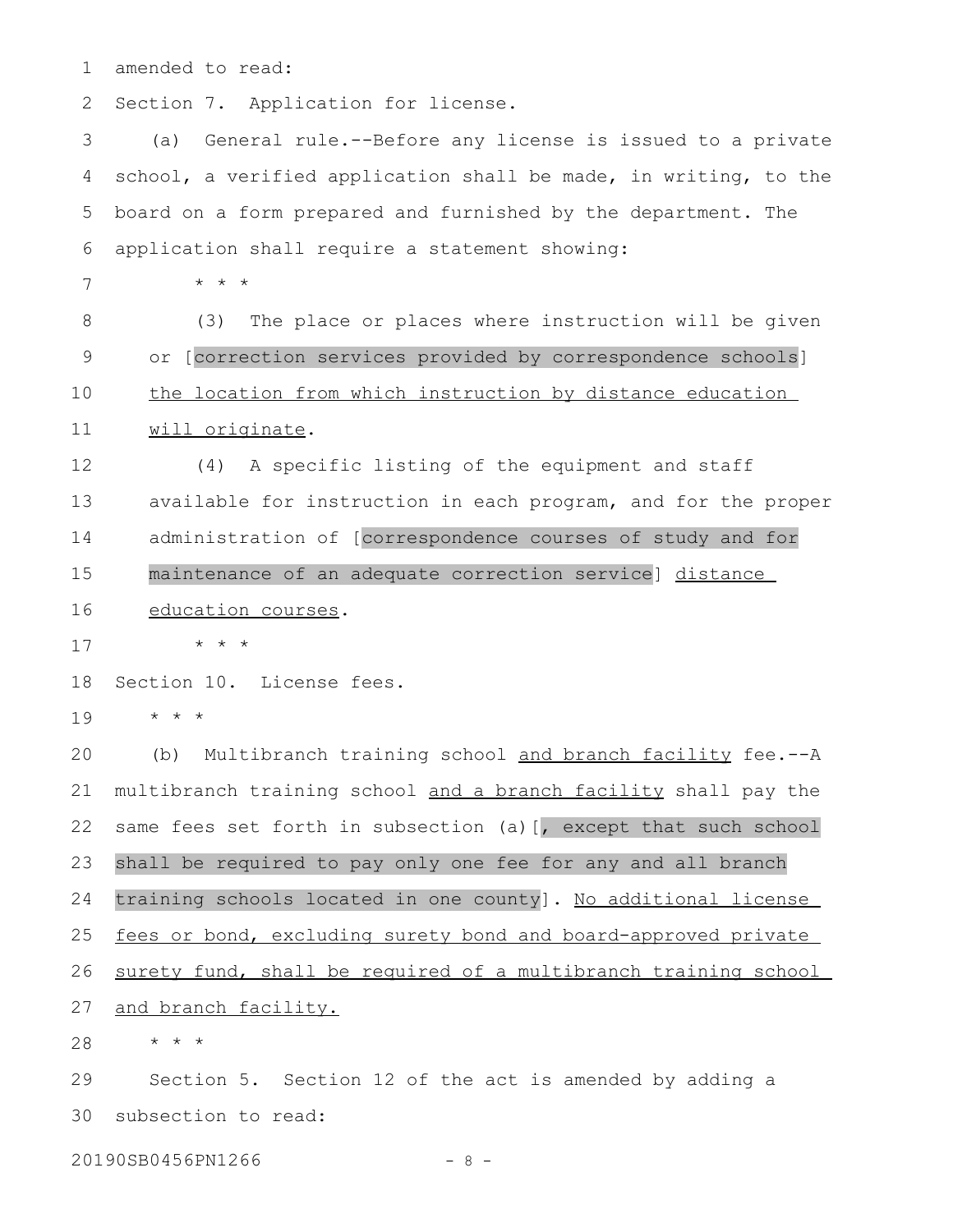Section 12. Requirements for licensure and operation. 1

\* \* \* 2

(f) School closure.--A school shall notify the board at least 30 calendar days in advance of a school closure. A license or registration shall automatically terminate when the school closes. If a school is planning to close or if the school faces a situation that could result in closure, the school must provide the board with a teach-out plan, a list of all current students with contact information and copies of current student transcripts for students who are currently enrolled. A school that is closing is responsible for ensuring completion by all current students or placement of all current students in an appropriate teach-out or transfer program, ensuring that all student academic records are securely placed in the repository of student records provided for in section 4(b.1) or with another approved repository within one week of the date of closure and providing contact information for a responsible school official for up to one year following the date of closure. Section 6. The act is amended by adding sections to read: Section 13.1. Multibranch training schools. (a) Board approval.--A licensed school shall receive approval from the board prior to opening a branch facility within this Commonwealth. To receive approval under this subsection, the licensed school must: (1) Have been operational for two years prior to requesting approval. (2) Be in good standing with the board. (b) Geographical limitations.--A licensed school may only operate a branch facility in a county contiguous to the licensed 3 4 5 6 7 8 9 10 11 12 13 14 15 16 17 18 19 20 21 22 23 24 25 26 27 28 29 30

 $20190$ SB0456PN1266 - 9 -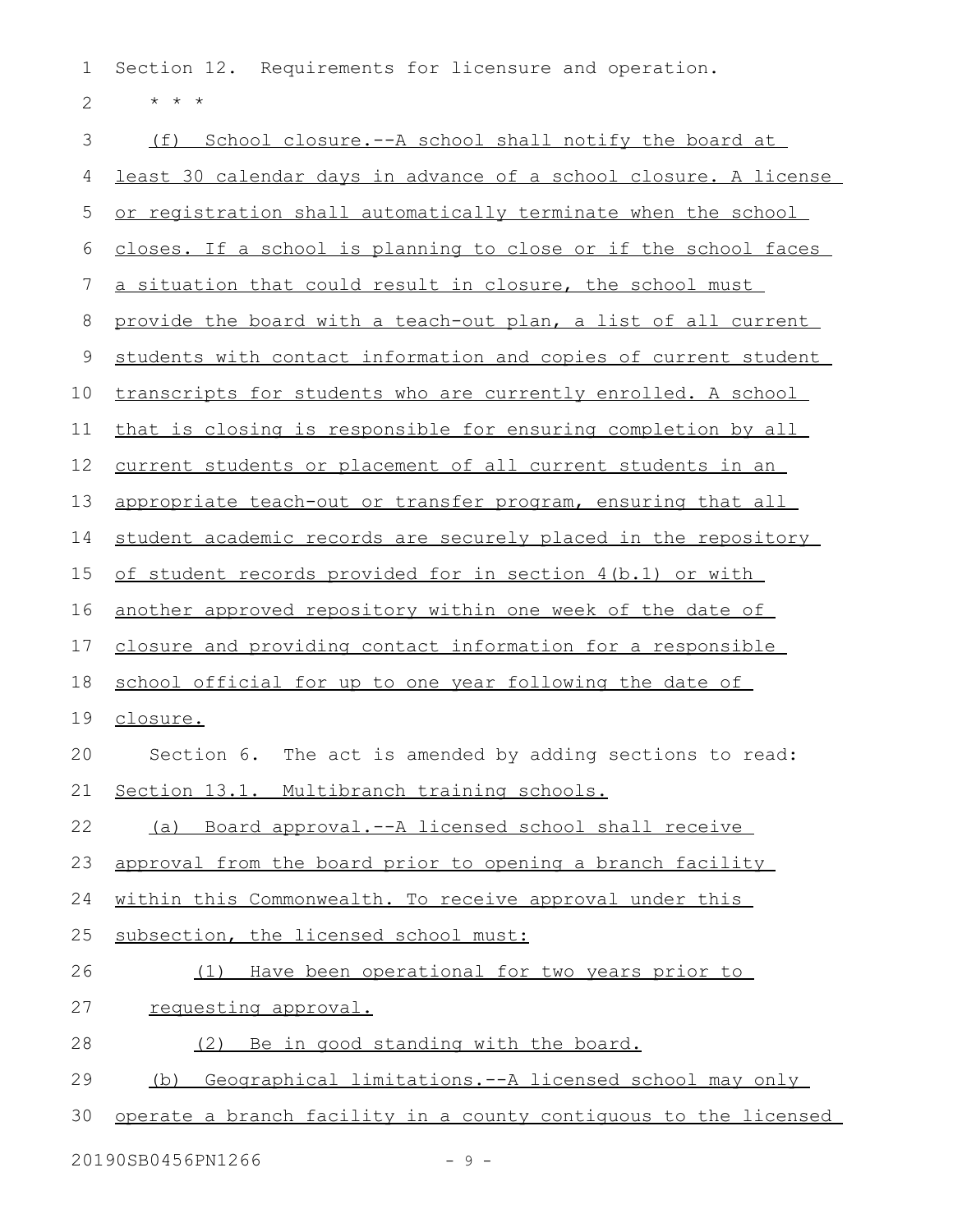school or within less than a 60-mile radius of the licensed school. Section 13.2. Institutional grants authority. A licensed school under this act may offer institutional grants to students of any amount without board approval. Section 7. Section 14 of the act is amended to read: SECTION 7. SECTIONS 14 AND 15(B) OF THE ACT ARE AMENDED TO READ: Section 14. Promulgation of rules. The board shall promulgate rules and regulations necessary to carry out the purposes of this act. [The rules and regulations of the State Board of Private Business Schools, the State Board of Private Correspondence Schools and the State Board of Private Trade Schools in force on the effective date of this act, and not countermanded by this act, shall remain in effect until repealed or amended by the board, but not for a period of more than one year.] SECTION 15. PENALTIES. \* \* \* (B) CIVIL PENALTY.--[IN] (1) SUBJECT TO PARAGRAPH (2), IN ADDITION TO ANY OTHER PENALTY PROVIDED IN THIS ACT, THE BOARD MAY, BY A MAJORITY VOTE OF ITS STATUTORILY AUTHORIZED MEMBERSHIP, LEVY A CIVIL PENALTY OF UP TO [\$1,000] \$2,500 ON ANY LICENSEE WHO VIOLATES ANY PROVISION OF THIS ACT OR ANY PERSON WHO OPERATES A PRIVATE LICENSED SCHOOL WITHOUT BEING PROPERLY LICENSED UNDER THIS ACT. A CIVIL PENALTY MAY ONLY BE ASSESSED ONCE PER VIOLATION. PRIOR TO THE COLLECTION OF THE PENALTY, THE LICENSEE OR PERSON SHALL HAVE ACCESS TO THE HEARING PROCEDURE PROVIDED IN TITLE 2 OF THE PENNSYLVANIA CONSOLIDATED STATUTES **<-- <-- <--** 1 2 3 4 5 6 7 8 9 10 11 12 13 14 15 16 17 18 19 20 21 22 23 24 25 26 27 28 29 30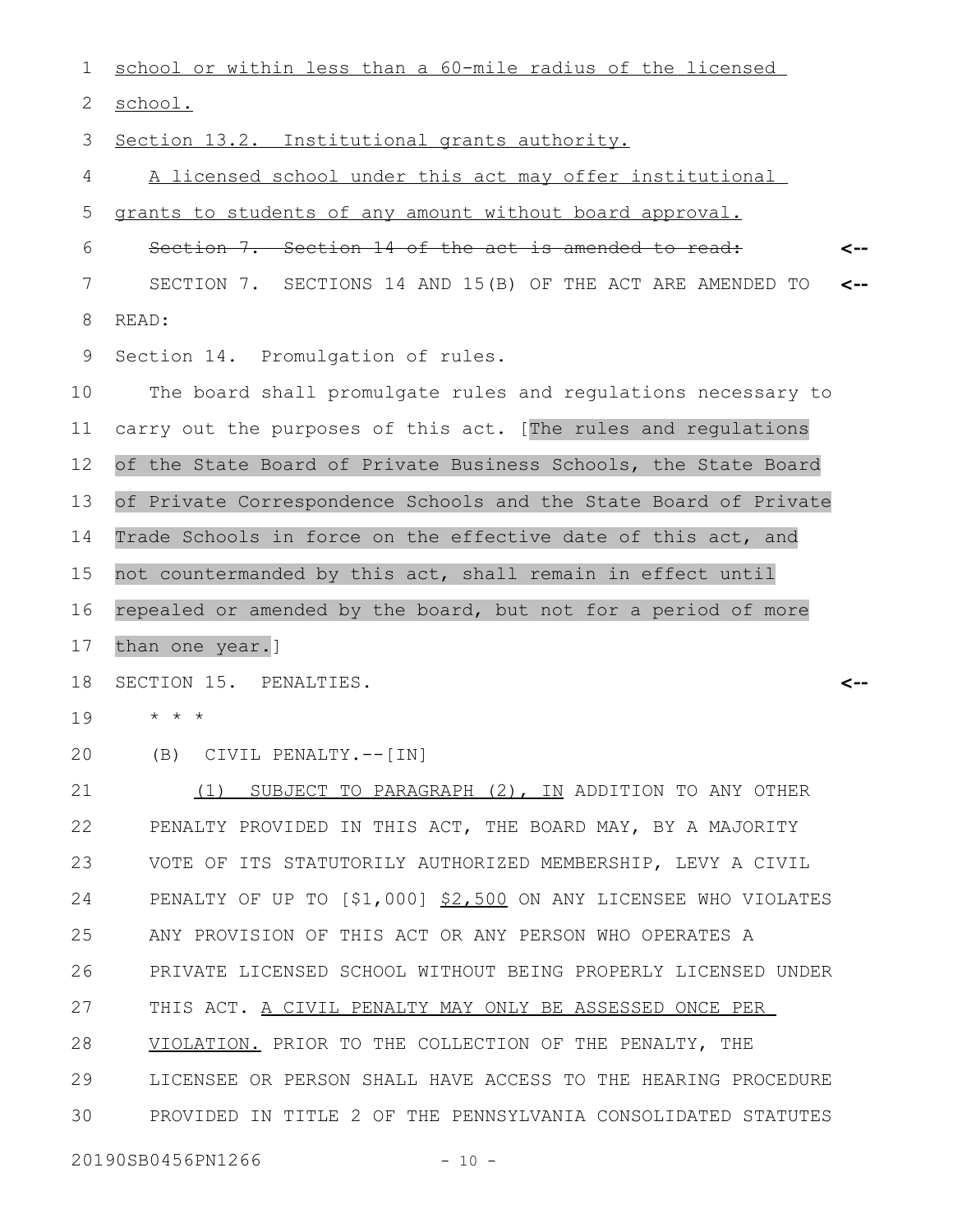(RELATING TO ADMINISTRATIVE LAW AND PROCEDURE). 1

(2) THE BOARD MAY REVISE THE AMOUNT OF THE CIVIL PENALTY IMPOSED UNDER PARAGRAPH (1) BY REGULATION. ANY INCREASE TO THE CIVIL PENALTY UNDER THIS PARAGRAPH SHALL BE REASONABLE AND REQUIRED TO DETER VIOLATIONS OF THIS ACT. Section 8. Sections 16 and 17 of the act are repealed: [Section 16. Existing licenses to remain in force. Licenses issued by the State Board of Private Business Schools, the State Board of Private Trade Schools and the State Board of Private Correspondence Schools shall remain in force for the period of the license. At the time of renewal of the license, the State Board of Private Licensed Schools may establish a staggered schedule for renewal. Section 17. Transfer of personnel, etc. Personnel, allocations, appropriations, equipment, files, records, contracts, agreements, obligations and other materials which are used, employed or expended by the boards hereby abolished in connection with the powers, duties or functions exercised under this act by the State Board of Private Licensed Schools are hereby transferred to the State Board of Private Licensed Schools with the same force and effect as if the appropriations had been made to, as if said items had been the property of and as if the contracts, agreements and obligations had been incurred or entered into by said State Board of Private Licensed Schools.] Section 9. This act shall take effect as follows: (1) The repeal of section 4(b) of the act shall take effect on the date specified in the notice published under section  $4(b.1)(7)(iii)$  of the act. (2) The remainder of this act shall take effect in 60 2 3 4 5 6 7 8 9 10 11 12 13 14 15 16 17 18 19 20 21 22 23 24 25 26 27 28 29 30

20190SB0456PN1266 - 11 -